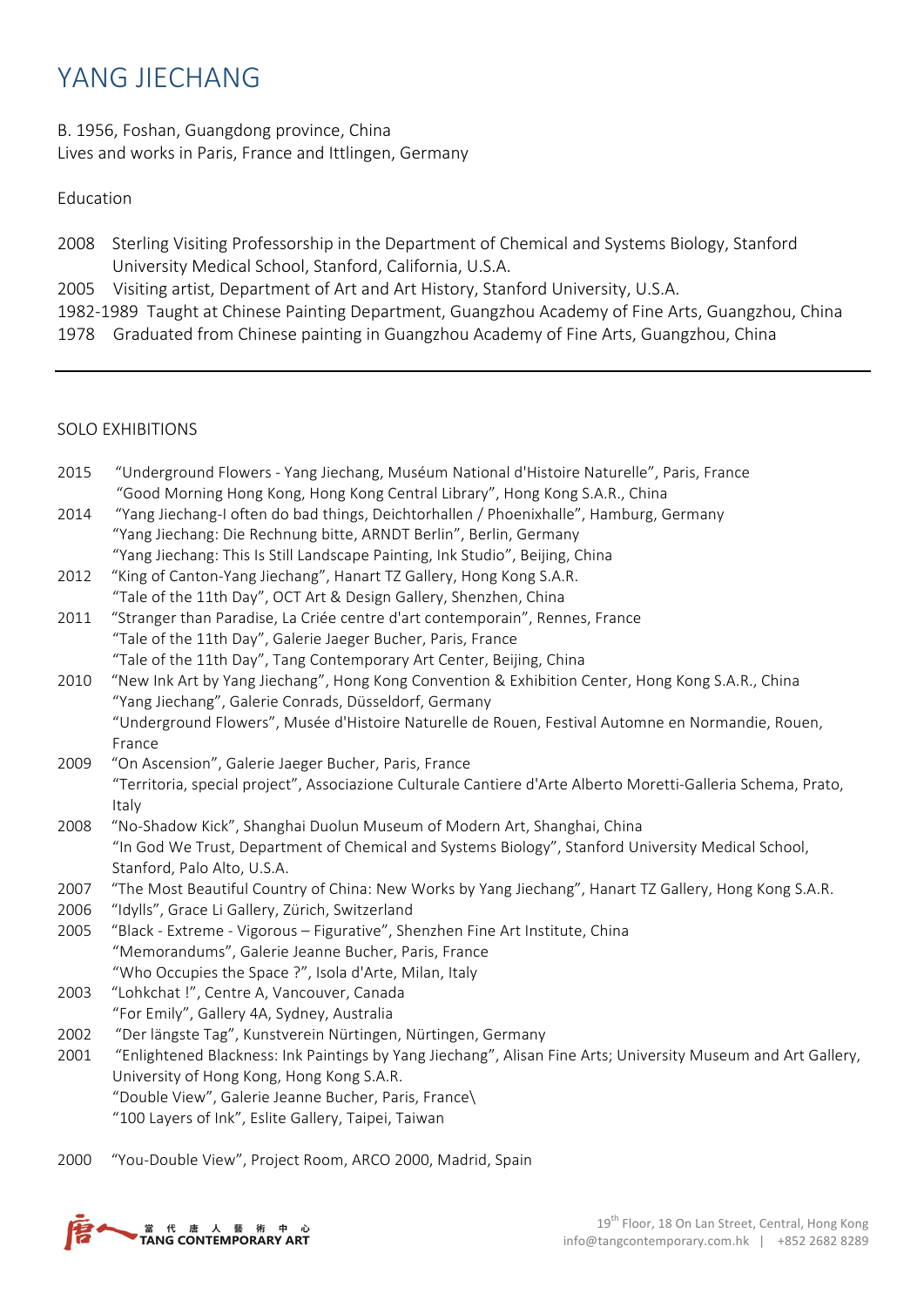- 1999 "Another Turn of the Screw", CAFA Art Museum, Beijing, China "Recreate - Dong Cun Rui", Eslite Gallery, Taipei, Taiwan
- 1998 "Your Customs-Our Customs", Altes Zollamt, Frankfurt, Germany
- 1996 "Chinese ink painting on paper", Galerie Jeanne Bucher, Paris, France
- 1995 "Solo exhibition", Galerie Samuel Lallouz, Montreal, Canada "Solo exhibition", Galerie Alice Pauli, Lausanne, Switzerland
- 1994 "Cut the Fingernails from My Body", Le Faubourg l'espace d'art contemporain, Strasbourg, France
- 1993 "Rencontres dans un couloir", Private apartment of Hou Hanru, Paris, France
- 1992 "Troisième demeure mondiale", Frankfurt, Germany "Solo exhibition", Gallery Turbulences, New York, U.S.A.
	- "Solo exhibition", Gallery Jeanne Bucher, Paris, France
- 1991 "Works on Paper", Frith Street Gallery, London, U.K.
- 1990 "Salon de Mars", booth of the Gallery Jeanne Bucher, Paris, France "Solo exhibition", Gallery Jeanne Bucher, Paris, France "Voyage au Mexique", Centro Cultural Arte Contemporaneo, Mexico City, Mexico
- 1988 "Exhibition of Star No. 9", Central Park Gallery, Canton Artists Association, Guangzhou, China

#### GROUP EXHIBITIONS

2015 "Fragmentary Narratives", Changsha Museum, Changsha, China "A Hundreds Years of Shame-Songs of Resistance and Scenarios for Chinese Nation", Para Site, Hong kong, China "Clouds", The Museum of Sketches-Archives of Public Art, Lund, Sweden 2014 "Advance through Retreat", Rockbund Art Museum, Shanghai, China "China's Changing Landscape", Nordic Watercolor Museum, Sweden "Ink and the Body", Ink Studio, Beijing, China 2013 "Zizhiqu / Autonomous Regions", Times Museum, Guangzhou, China "From Gesture to Language", Rockbund Art Museum, Shanghai, China "The Origin of Dao: New Dimension in Chinese Contemporary Art", Hong Kong Museum of Art, Hong Kong, China "Ink Art: Past as Present in Contemporary China", The Metropolitan Museum of Art, New York, U.S.A. 2012 "Reactivation: The 9th Shanghai Biennale", Shanghai, China "Clouds", The Museum of Sketches-Archives of Public Art, Lund, Sweden "Sehnsucht", Castel Gaasbeeck, Belgium 2011 "Death Matters", Tropenmuseum, Amsterdam, Netherlands "The World Belongs to You", Palazzo Grassi, Fondation F. Pinault, Venice, Italy "Tracing the Milky Way", Tang Contemporary Art Center, Beijing, China 2010 "Le Jardin Emprunté", Jardin du Palais-Royal, Paris, France "Hareng Saur: Ensor et l'art contemporain", MSK and S.M.A.K., Ghent, Belgium "L'Océan", Espace Bellevue, Biarritz, France "Grande Veillée d'Automne en Normandie", Rouen, France "30 Years of Contemporary Chinese Art", Minsheng Art Museum, Shanghai, China "Art for the World: The Expo-The City of Forking Paths", Expo Boulevard, Shanghai, China 2009 "Against Exclusion: 3rd Moscow Biennial", Garage Museum of Contemporary Art, Moscow, Russia "10th Lyon Biennale: The Spectacle of the Everyday", Musée d'art contemporain de Lyon, Lyon, France "Qui a peur des artistes? Une sélection d'œuvres de la Fondation François Pinault", Musée de Dinard, France "Time Versus Fashion", Kunstverein Nürtingen, Nuremberg, Germany "Becoming Intense, Becoming Animal, Becoming...", Heidelberg University, Heidelberg, Germany "Form, Idea, Essence and Rhythm: New Aspects of Contemporary East Asian Ink Painting", Taipei Fine Arts Museum, Taipei, Taiwan, China

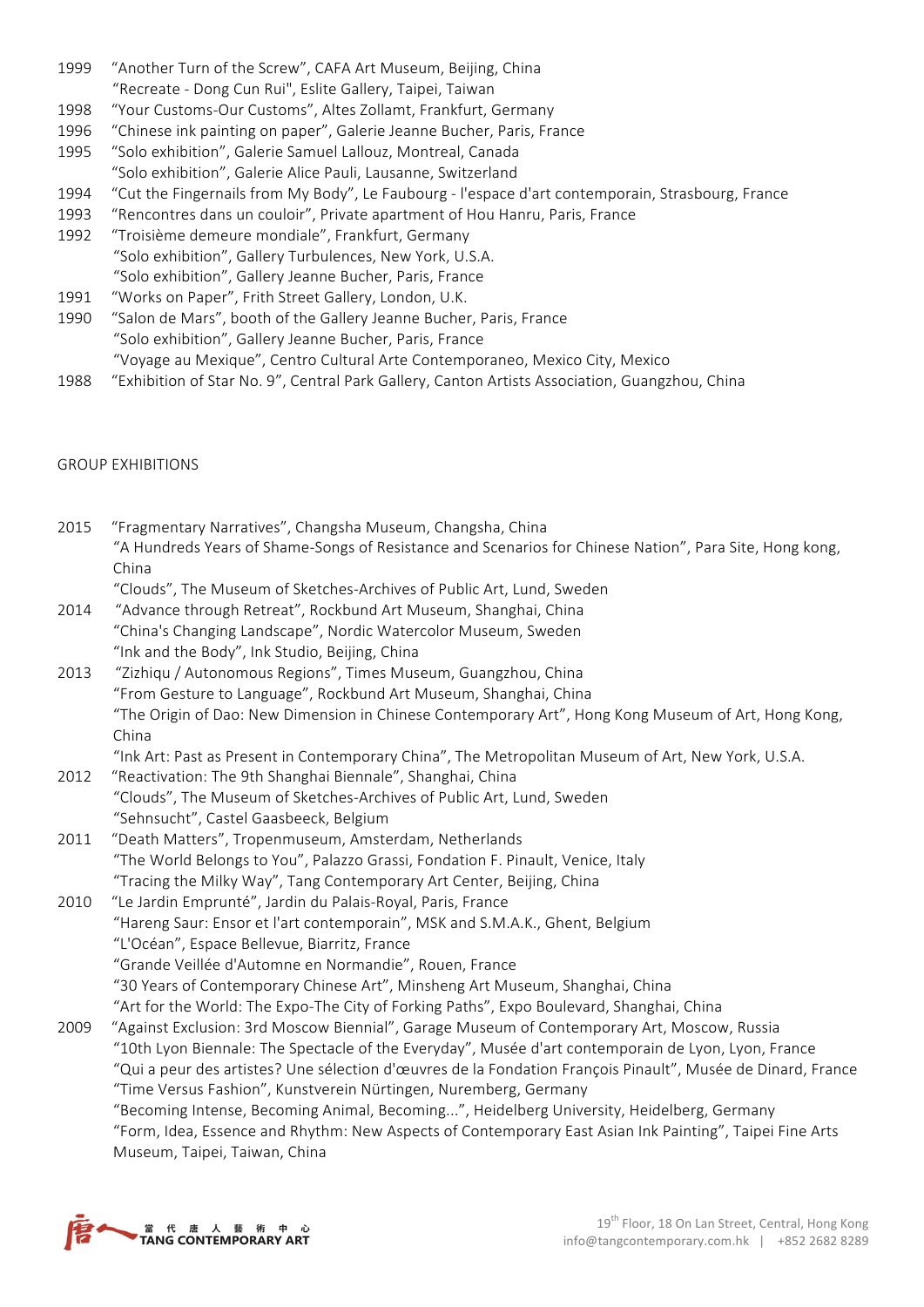"Broadsheet Notations: Epilogue, Tang Contemporary Art Center (Hong Kong)", Hong Kong S.A.R., China 2008 "Onda Anomala-Manifesta 7", Trento, Italy "Our Future: The Guy & Myriam Ullens Foundation Collection", special project, UCCA, Beijing, China "OPEN / INVITED e v + a 2008: Too Early For Vacation", RV & A, Limerick City, Ireland "The 3rd Guangzhou Triennial", Guangdong Museum of Art, Guangzhou, China "Expansion-Résonance", Galerie Jaeger Bucher, Paris, France "New Ink Art: Innovation and Beyond", The Hong Kong Museum of Art, Hong Kong S.A.R., China 2007 "The 10th International Istanbul Biennial", Istanbul Foundation for Culture and Arts, Istanbul, Turkey "85 New Wave Movement: The Birth of Chinese Contemporary Art", UCCA, Beijing, China "Metamorphosis: The Generation of Transformation in Chinese Contemporary Art", Tampere Art Museum, Tampere, Finland "Yan Pei-Ming-Gu Dexin-Yang Jiechang", Red Mansion Foundation, London, U.K. "Made in China", Louisiana Museum, Humlebaek, Denmark "Who Do You Think You Are?", Tang Contemporary Art Center, Beijing, China 2006 "Liverpool Biennial", Liverpool, U.K. "Laboratoire pour un avenir incertain, La force de l'art: 1st Paris Triennial, Grand Palais, Paris, France "La revoluzione siamo noi, Isola Art Center, Milan, Italy "Capolavoro, Palazzo Primavera, Terni, Italy "Infiltration-Idylls and Visions", Guangdong Museum of Art, China "Surplus Value", Tang Contemporary Art Center, Beijing, China "The 5th International Ink Painting Biennial of Shenzhen: Taste", Guan Shanyue Art Museum, Shenzhen, China "Accumulation: Canton Express Next Stop", Tang Contemporary Art Center, Beijing, China "Microcosm, Macao Museum of Art", Macao S.A.R., China 2005 "Beyond, Second Guangzhou Triennial", Guangdong Museum of Art, Guangzhou, China "Layered Landscapes", Stanford Art Gallery, Stanford, U.S.A. "Emergency Biennial", Palais de Tokyo, Paris, France; Grozny, Chechen Republic "Experimental Ink", Museum of the National Taiwan University of Science and Technology, Taipei and Taichung, Taiwan, China "Beyond Boundaries: Shanghai Gallery of Art 04 - 05", Shanghai Gallery of Art, Shanghai, China 2004 "Nuit Blanche", Paris, France "Stopover Hong Kong", Hanart TZ Gallery, Hong Kong S.A.R. "Le moine et le démon", Musée d'Art Contemporain de Lyon, Lyon, France "A l'est du sud de l'ouest", Villa Arson, Nice / Credac Sète, Nice, France "Odyssey (s) 2004", Shanghai Gallery of Art, Shanghai, China "All under Heaven", Museum van Hedendaagse Kunst Antwerpen, Antwerp, Belgium "GAP", Heidelberger Kunstverein, Heidelberger, Germany "The 4th International Ink Painting Biennial of Shenzhen", Shenzhen Art Museum, Shenzhen, China; Guan Shanyue Art Museum, Shenzhen, China "Open: The Inaugural Exhibition of Grace Alexander Contemporary Art", Grace Alexander Contemporary Art Gallery, Zurich, Switzerland 2003 "Zone of Urgency: 50th Venice Biennale", Venice, Italy "The Fifth System: 5th International Shenzhen Sculpture Exhibition", China "Playing at Home / Playing Away: The Maze of Reality", Vitamin Creative Space, Guangzhou, China 2002 "Pause: Kwangju Biennial", Kwangju, South Korea "The 1st Guangzhou Triennial", Guangdong Museum of Art, Guangzhou, China "The 3rd International Ink Painting Biennial of Shenzhen: Metropolis Ink Painting", Guan Shanyue Art Museum, Shenzhen, China "Paris-Pékin", Espace Cardin, Paris, France 2001 "Chengdu Biennale 2001", Museum of Contemporary Art Chengdu, Chengdu, China "Towards New Image: 20 Years of Chinese Contemporary Art", The National Art Museum of China, Bejing,

China; The Shanghai Art Museum, Shanghai, China; Sichuan Art Museum, Chengdu, China; Guangdong Museum of Art, Guangzhou, China